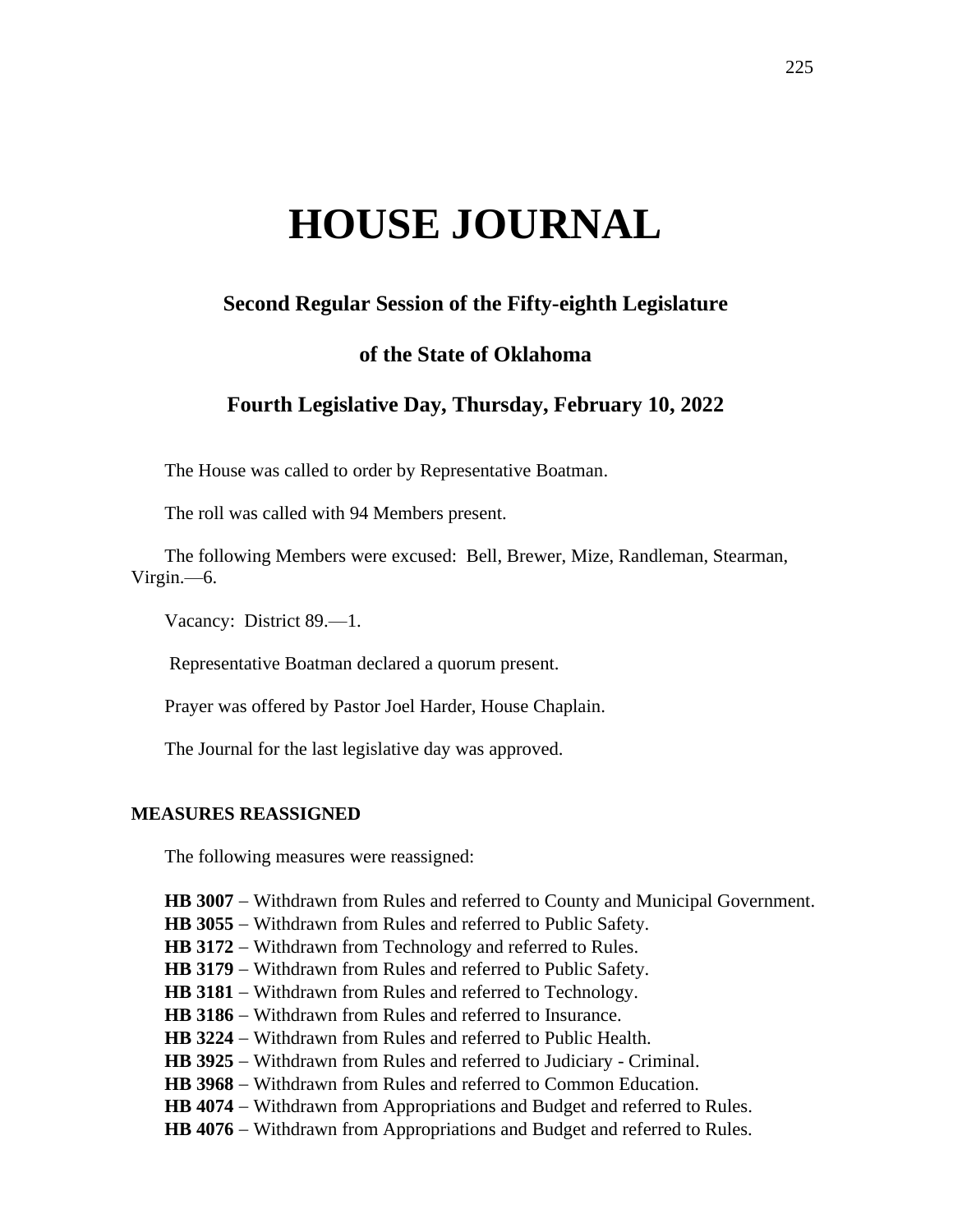**HB 4082** − Withdrawn from Rules and referred to Public Safety. **HB 4087** − Withdrawn from Rules and referred to Appropriations and Budget. **HB 4210** − Withdrawn from Rules and referred to Judiciary - Criminal. **HB 4224** − Withdrawn from Rules and referred to Judiciary - Criminal.

## **MESSAGES FROM THE SENATE**

Advising the signing of and transmitting for signature Enrolled **SCR 18**.

The above-numbered enrolled measure was properly signed and ordered returned to the Honorable Senate.

## **CHANGE IN AUTHORSHIP**

The following measures had a change in principal House author:

**HB 1512 -** Remove Representative McCall as principal House author and substitute with Representative Kerbs **HB 1792 -** Remove Representative Pae as principal House author and substitute with Representative Stinson **HB 3156 -** Remove Representative West (Kevin) as principal House author and substitute with Representative Stearman **HB 3560 -** Remove Representative McEntire as principal House author and substitute with Representative Roe **HB 4191 -** Remove Representative Echols as principal House author and substitute with Representative Humphrey **HB 4218 -** Remove Representative Echols as principal House author and substitute with Representative McDugle **HB 4220 -** Remove Representative Echols as principal House author and substitute with Representative McDugle **HB 4427 -** Remove Representative Lowe (Dick) as principal House author and substitute with Representative Patzkowsky

## **MILEAGE CHANGE**

The following mileage change was submitted:

| Name                           | Mileage<br>Round Trip | Amount<br>Due |
|--------------------------------|-----------------------|---------------|
| Mike Osburn, Edmond and return | $\mathbf{U}$          |               |